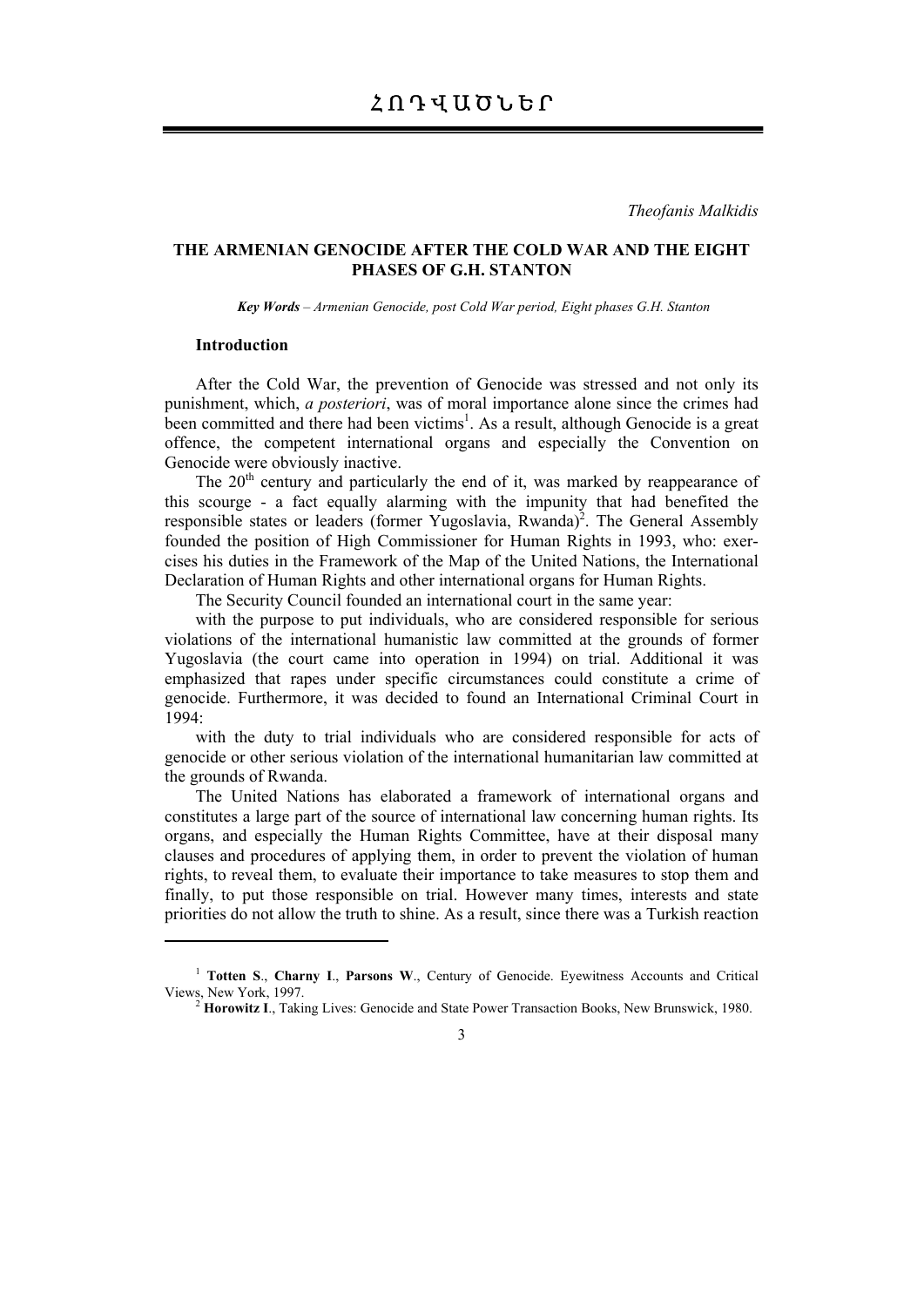against the interventions of the Armenians to the United Nations for the nongovernmental organization1 *International Union for the Rights of Freedom of Nations*  $(2002)$  for the issue of the Greek Genocide<sup>2</sup>.

#### **Ethnic cleansing as Genocide**

Additionally, the issue of ethnic cleansing was pointed out with the war in the former Yugoslavia<sup>3</sup>. By ethnic cleansing means the isolation of a particular region by a national group without leaving traces<sup> $4$ </sup>. The United Nations<sup>5</sup> accepted the abhorrent policy of ethnic cleansing as a plan for Genocide.

The measures of applying ethnic cleansing are the following:

1. Government and bureaucracy (interventions to the legal, elected authorities, discriminations of humanistic goods and rights).

2. Other non-violent measures (guided negative reports to the media, public address of citizens by their national status, nameless threats against the life of the members of the suffering group.

3. Terrorist measures (systematic isolated acts, rapes, robberies massive transfers of members of the suffering group, which are carried out by security forces, go unpunished or are punished symbolically $)^6$ .

 4. Military Measures (assassinations of leaders of the suffering group, politicians, officials, journalists teachers, grabbing of hostages and using them as shield).

The measures of ethnic cleansing do not have to be applied all at once in a particular region but partly as this policy directs. The application of particular decisions is either short-term or long term, according to the dominant national social classes of the region, in order that the acts of ethnic cleansing not be detected by external factors<sup>7</sup>. In some cases, ethnic cleansing evolves to be considered to be genocide and there was a special court for the crimes in the former Yugoslavia to punish those responsible.

#### **G.H. Stanton: The eight phases of Genocide**

Professor Gregory H. Stanton at Yale University, after the end of the Cold War, presented and analyzed the eight phases of genocide as follows:

1) factionalism;

<sup>1</sup> **Chiang H**., Non Governmental Organizations at the United Nations, Identity, Role and Function, New York, 1981.<br><sup>2</sup> M. Charalampidis The Pontian Question Today. The Pontian Question in the United Nations.

Athens, 2006, p. 127.

<sup>&</sup>lt;sup>3</sup> ICTY. Carla Del Ponte releases Background Paper on Sexula Violence Investigation and Prosecution, The Hague 8 December 1999.

<sup>&</sup>lt;sup>4</sup> On 2 August 2001, the International Court of Crimes for Former Yugoslavia it Decided that the Makes in the Semprenitsa of Bosnia - Herzegovina They Constituted Genocide. 5

 $5$  UN (47/121- 18/12/1992, 9).

<sup>&</sup>lt;sup>6</sup> **Cipolat U**., The Punishment of Rape under International Humanitarian Law: How to Deal with Perpetrators in the Yugoslav Contex, Yale Law School, 1996.

Kuper L., Genocide: Its political Use in the Twentieth Century New York, 1981, Ternon Y., L'État criminel. Les génocides au XX<sup>e</sup> siècle, Paris, 1995.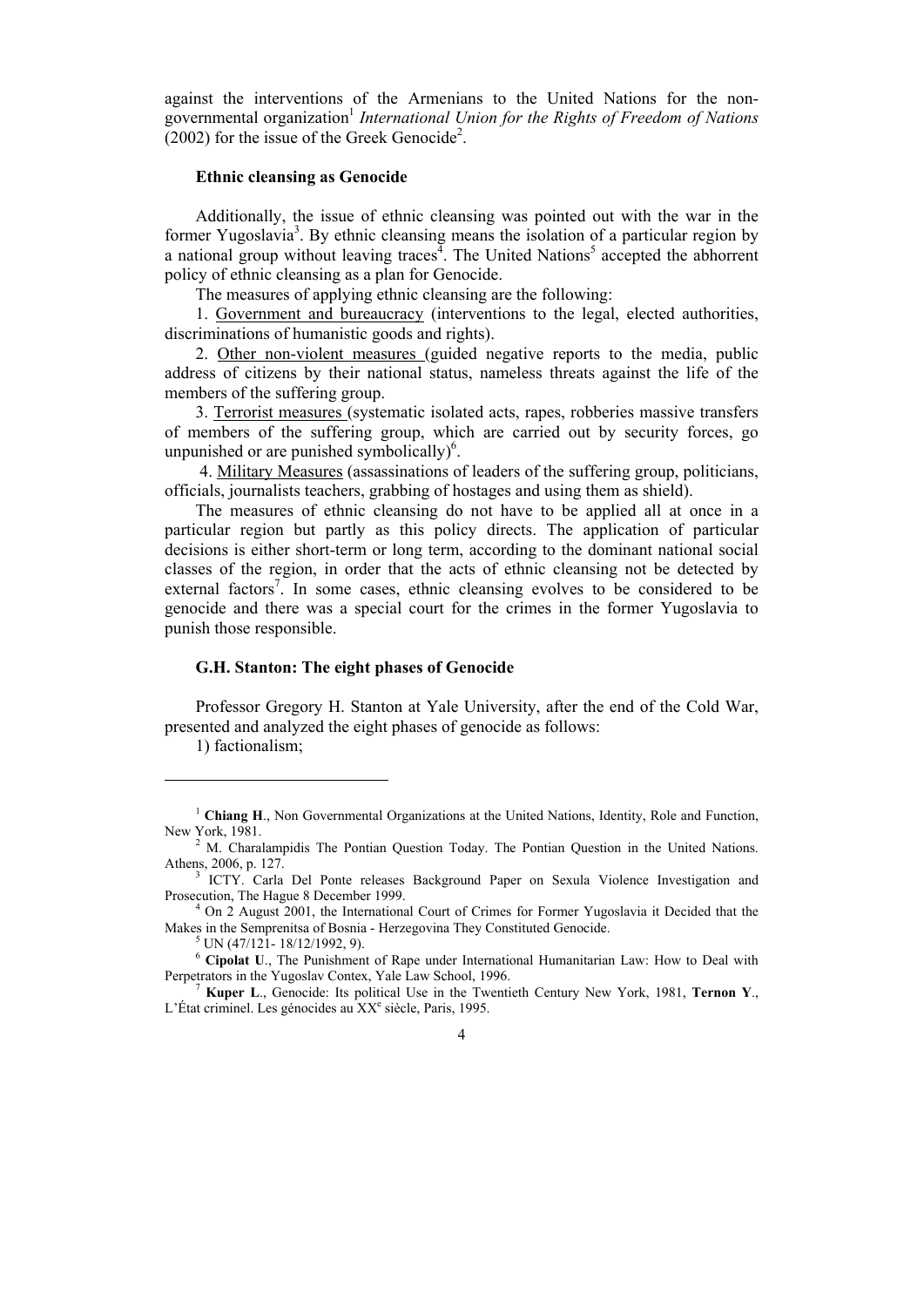2) stigmatizing or symbolism;

3) dehumanization;

4) organization;

5) polarization;

- 6) preparation;
- 7) extermination;
- 8) disclaiming responsibility<sup>1</sup>.

Stanton claims that according to reports of United Nations and non-governmental organizations, genocide could have been prevented until its fourth phase. He posed another issue as well. It is important to put emphasis not only on who committed the crime but also on whom organized it because it is considered to be genocide even if the individuals who committed the crimes followed commands or had a relationship with government functionaries, who have not expressed their views in public. The accusation is extended if there is a para-state interference for the committing of the crime.

During the preparation of the Genocide, victims are separated from the mass, secret situations are prepared, would be victims become targets. Properties are confiscated, movements are limited by creating blocked places, camps are created and house arrest imposed. It is the phase when the foreign powers must intervene in order to avoid outrages, to help organize self-defense and if the United Nations and foreign powers cannot prevent the genocide, then the seventh, phase of the actual Genocide begins.

Then, state and paramilitary powers are used, groups which will support the genocide, whereas the last phase is of the great interest for the final outcome of the genocide since the persecutor, creates mass graves, attempts to wipes out evidence and terrifies witnesses, denies that there has been a crime committed, blocks research until the final destruction of evidence. The persecutors and the masterminds are left unpunished, they declare inability to find those guilty and arrest them, and point to the victims as the main ones responsible for the genocide.

In the Armenian case, the eight phases of genocide developed as follows:

1) Factionalism.

The factionalism of the Armenians was intense by the middle of the  $19<sup>th</sup>$  century. It had started quite earlier, when the Ottoman Empire factionalized non-Muslims, who had a different confrontation. At the same time, the sub-group of the Armenians was factionalized after several acts against other groups (the Armenians).

As soon as Kemalism dominated after 1919, the Armenians were factionalized further, since the racist views of the new status quo spoke about one nation and language. The Kemalists declared the Turkish nation to be in persecution and roused the people to fight; whoever did not conform was considered to be an enemy.

2) Stigmatizing/Symbolism.

In the Ottoman Empire and during the reign of the Young Turks, anyone of another religion constituted a different reality. Stigmatizing was the result of imposing

<sup>&</sup>lt;sup>1</sup> **Stanton G. H.**, The Eight Stages of Genocide, Yale University, 1998. This article was originally written in 1996 and was presented as the first Working Paper (GS 01) of the Yale Program in Genocide Studies in 1998.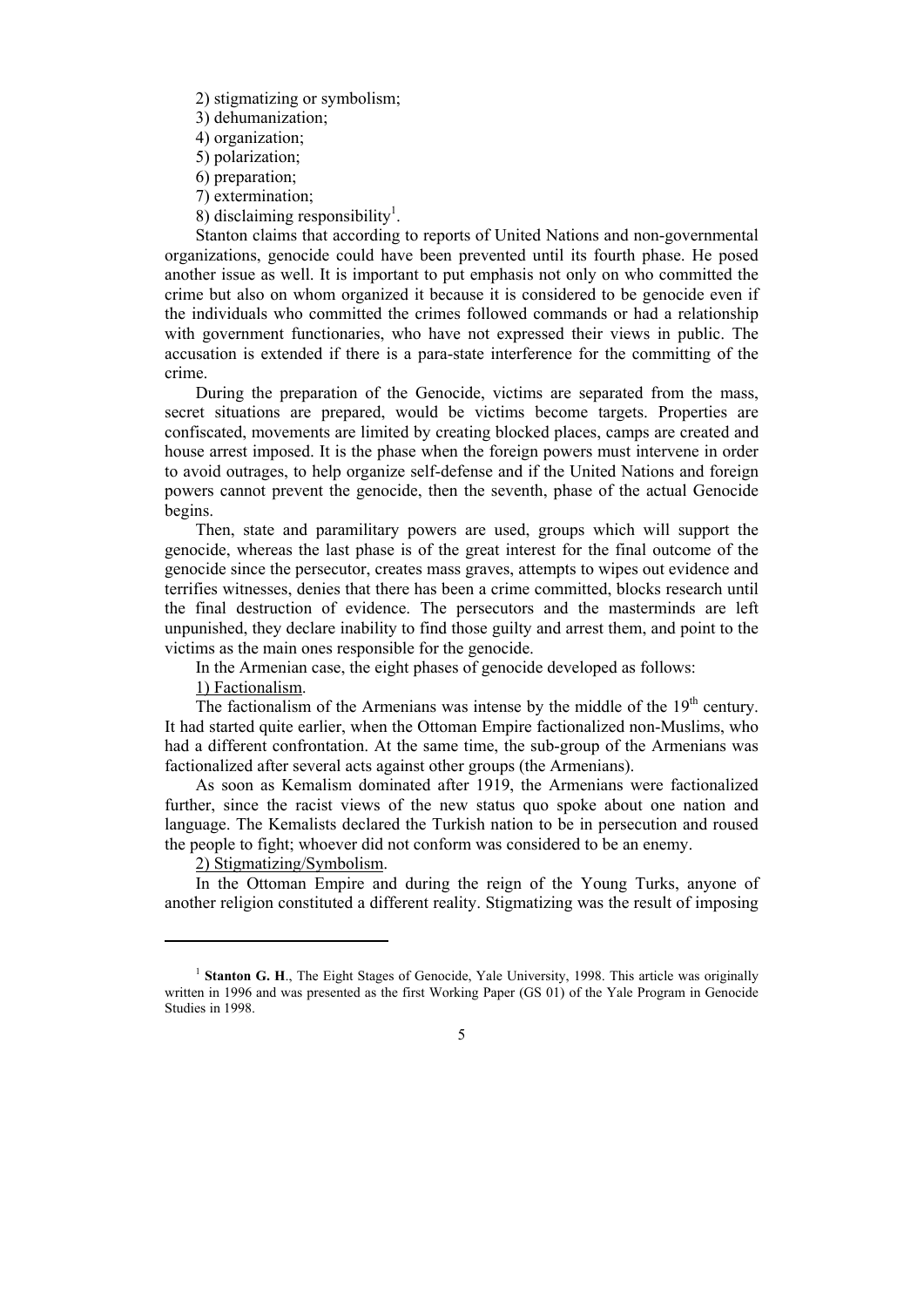governmental and other measures against the Armenians since it was forbidden for non-Muslims to be involved in a range of occupations. Those who were still able to stand up, were led to forced labor and, there, exterminated.

### 3) Dehumanization.

Christians, infidels, ('unbeliever' or non-Muslim) meant their dehumanization<sup>1</sup>. The propaganda of the Kemalist regime mentioned Christians as cunning individuals, cruel beings, led by business demons that took advantage of the innocent Turks and robbed their national property, which most of the times was transferred abroad.

Kemalism considered Armenians to be a foreign and dangerous element, both for the natural continuity of the state and for its financial future. Genocide, at the times, was the plundering of properties, since the urban, Moslem-Turkish class was created only after the Armenian Genocide.

### 4) Organization.

The Young Turks decided to create a nation-state. This effort became more intense with the Kemalists, who propagandized the homogenization of the state. These two politically and martially dominant groups in the Ottoman Empire created a striking unit, army corps and plans of exterminating the Armenians.

## 5) Polarization.

World War I, gave the state and para-state powers the ability to create the appropriate the framework for the extermination of the Armenians. As a result, the conditions of life in both cities and villages went worse and the first acts for the deportation of the Armenians began.

#### 6) Preparation.

The Ottoman, Young Turk and Kemalist regimes created a ghetto of the Armenians, mobilizing them and using them as forced laborer after exhausting marches, imposing exhausting taxes and deporting them. The creation of the Armenian ghetto was carried out by the regime methodically, with organization and effectiveness.

## 7) Extermination.

The murders of the Armenians in various ways was followed looting of property. In the 60's, Tatiana Gritsi-Millex wrote the following book, which, on grounds of expediency of Hellenic-Turkish 'friendship', was not made available until after 1974<sup>2</sup>:

The martyrdom of the march of the people of Tripolis to the white death lasted 25 days. On 9th December, it was officially announced to the deported that the Armenian village Birk, which had been deserted since the 500 families who lived there had been slaughtered the previous year, would be the place of their permanent accommodation…

The climate of the village did not seem to be good, because the water was brackish and insipid and nobody could drink it, not even patients with burning fever. Without water, in this constant dirt, we were all full of lice and we could not, even the cleanest of us, deal with the problem. So, with the overcrowding of people, the dirt, the lice we were ready to "welcome" the diseases which "knocked our door" soon after. First, dysentery; then typhus; in the end, plague. The white death the Turks had so carefully planned was killing the Christians day after day. At the beginning of

<sup>&</sup>lt;sup>1</sup> Erbil E., Niovi Cries for the Asia Minor, Athens, 2004.

<sup>&</sup>lt;sup>2</sup> Gritsi-Millex, Tripolis of Pontus, Athens, 1974.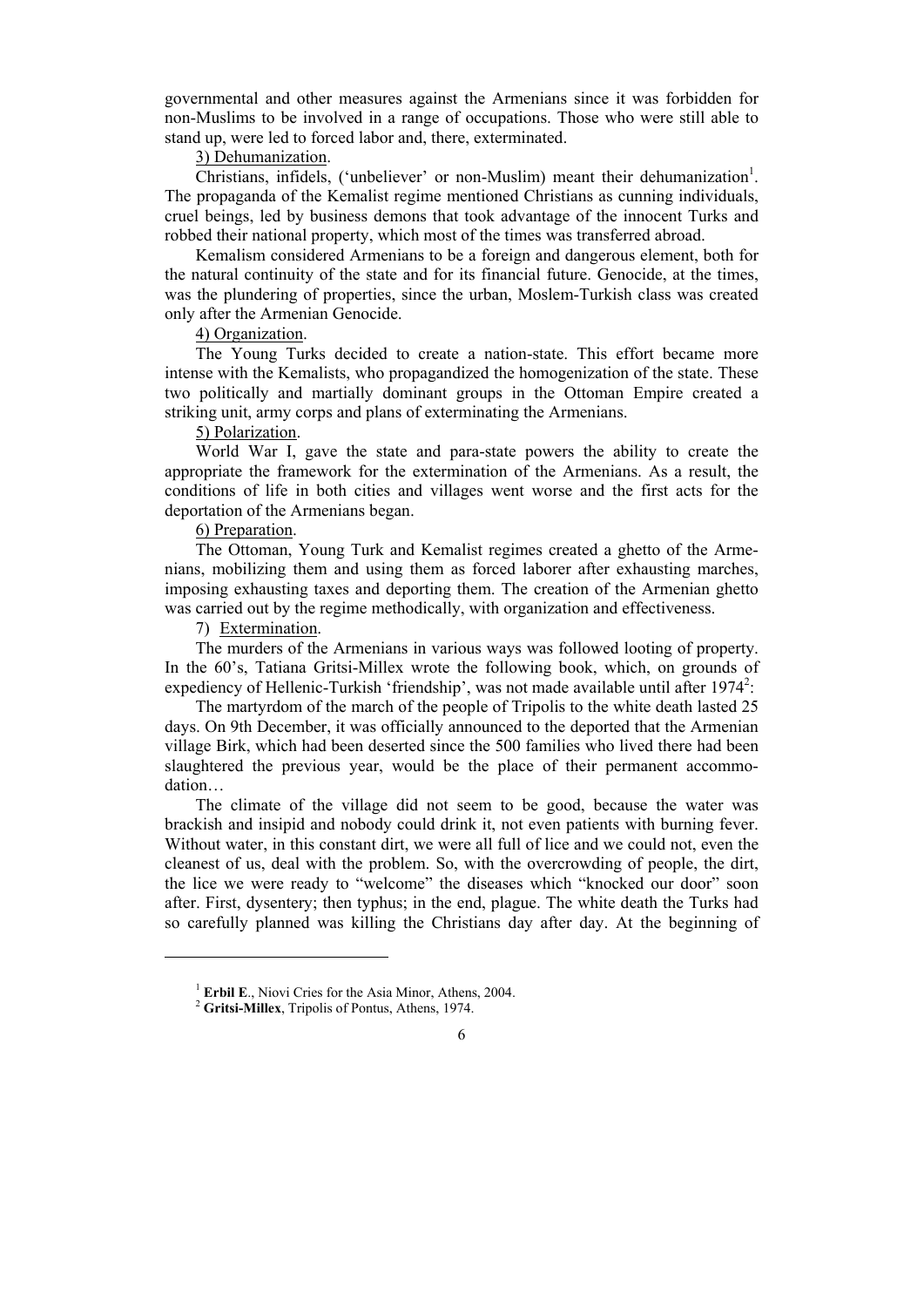March, three months after we had reached Birk, only 800 out of 13,000 people were left and those were weak and unable to do any job.

8) Disclaiming Responsibility.

Today, the Republic of Turkey denies having committed the genocide as well as any interference in the massive crime. They try to hide the crime, accuse the Armenians of assassinations since they co-operated with the foreign powers during World War I and afterwards. For this reason, they turned to the familiar method of forgery of historic, ethnological and political facts.

At the same time, the Kemalist regime created the conditions to wipe out evidence, with the help of foreign Powers. The foreign Powers who stopped the work of the "Fact finding committee of the East" for the slaughter of the Armenians and for the allowance of any aggravating element.

## **The Armenian Genocide and the punishment**

The events in the former Yugoslavia and in Rwanda in the early 1990s led to temporary international criminal tribunals for war crimes committed in the former Yugoslavia and Rwanda respectively, in 1994. The international committee for the right prepared an outline for Crimes against Humanity.

The following year the General Assembly of the United Nations appointed a committee to prepare a text of a treaty for the creation of an international criminal Code. The committee incorporated the 1948 definition of genocide verbatim<sup>1</sup>.

The committee pointed out that genocide is a crime and therefore a historic or sociological phenomenon and it considers the citizens and the government responsible for reporting any of the crimes to the International Criminal Court.

In order not to sentence a country excessively the presuppositions in force are:

1) Conditional attacks which aim at hurting the members of the suffering group, with the offences that are registered in the law.

2) The performance of the acts has been organized or, are about to be, organized by command.

3) The suffering people have been chosen because they belong to a particular group.

4) The suffering people are defenseless and are murdered despite the fact that they have surrendered or they are defending themselves.

5) The destruction of a member of the group by murdering and the murder is protected by the persecutors.

6) The ideology and the persecutors' believers are supported by the policies that are included in the offences of Genocide.

According to the Treaty, the crimes against humanity are defined as any of the following acts when they are committed as part of a widespread or systematic attack directed to the unarmed civilians:

a) assassination;

b) extermination;

c) enslavement;

<sup>1</sup> United Nations PCNICC/1999/L.5/Rev.1/Add.2.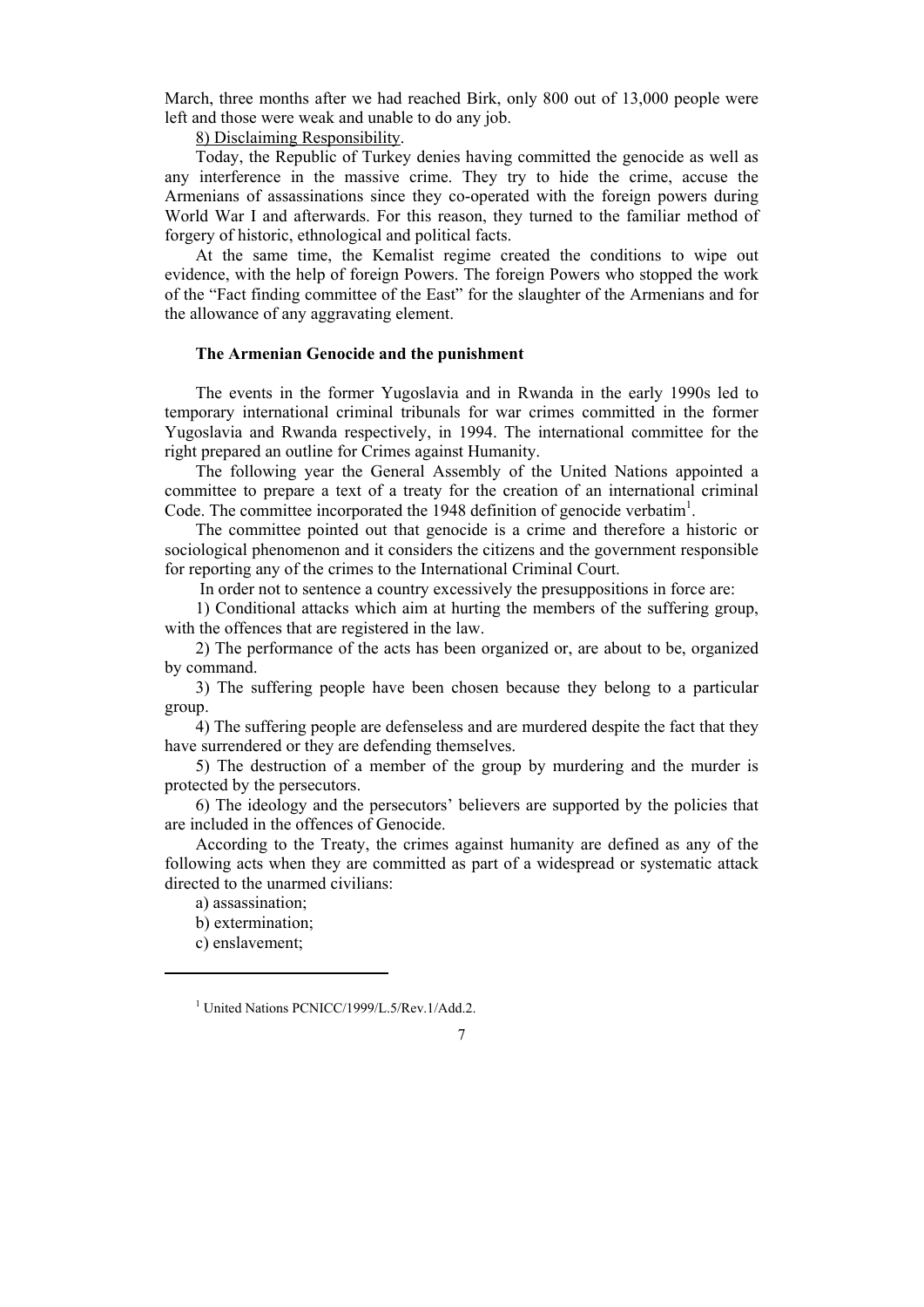d) deportation or transfer of a population;

e) imprisonment or other strict methods;

f) banishment against any group or community in political, racial, national, cultural religious family as it is determined in paragraph 3 or any other reasons universally recognized according to international law, in relation with any act that is mentioned in this paragraph or any crime in the competence of the court.

g) Violent disappearance of people

h) the crime of Apartheid

i) other cruel acts of the same character which causes great problems or serious physical or mental damage to the human body.

Until 3 May 2004, 94 countries had ratified the Treaty of Rome. Australia, Turkey, Israel, the United States, China, Japan, Russia and Pakistan are among the countries who have not either signed nor ratified the Treaty, limiting in a way the effectiveness of the International Criminal Court to succeed in these missions.

Two main weaknesses of the Charter are that it cannot try cases for crimes that have been committed before 1 July 2002 and that its competence is complementary to the national courts of the countries that have ratified the Treaty of Rome<sup>1</sup>.

#### **Conclusions**

With the creation of the Young Turk nationalist movement in the Ottoman Empire, an extreme ideology appeared and consolidated. With the assumption of power in 1908, there was a desire for the Christian populations to become extinct, a dream which came true during World War I, with the Armenians as a central target. Massacres, atrocities, mass violence, arrests of women and children, forced conversions to Islam, marches of death. These facts are confirmed by survivors of the genocide as well as foreign eyewitnesses.

The Armenian Genocide continued even after the end of WW I. Operations of mass murder, deportation, destruction of cultural and religious places took place as well as burning of villages and city quarters. These are confirmed by Turks<sup>2</sup>, foreigners and allies of Kemal's coup3 .

More than 1.500.000 Armenians were lost due to massacre, deportation and death marches. This premeditated destruction constitutes Genocide according to the criteria of United Nations (Article 2 of the Convention for the Prevention and Punishment of Genocide, Paragraphs a, b, c, d and e), constitutes Genocide according the eight phases of G.H. Stanton.

The crime of Genocide opposes responsibilities not only on the state which committed it, but also to the whole international community:

a) for not recognizing a situation created by global crime as legal;

<sup>&</sup>lt;sup>1</sup> The Charter of Rome of the International Criminal Court  $17/7/1998$ , no. 7(1) 2187, UNTS 90, starting from 1 July 2002.

Speeches by Mustafa Kemal in the second congress of Democratic Popular Party (15-20 October 1927) Kemal, M. (1980). Nutuk. Ankara: Kultur Bakanligi Yayinlari. See also Proceedings of the Secret Meetings of the Grand National Assembly (1985) Türkiye Is Bankasi Kültür Yayinlari, vol. 3, Ankara.

<sup>&</sup>lt;sup>3</sup> See the opinions of Soviet envoy in Turkey. The presence of Frunze in Turkey, İstanbul, 1978 (in Turkish).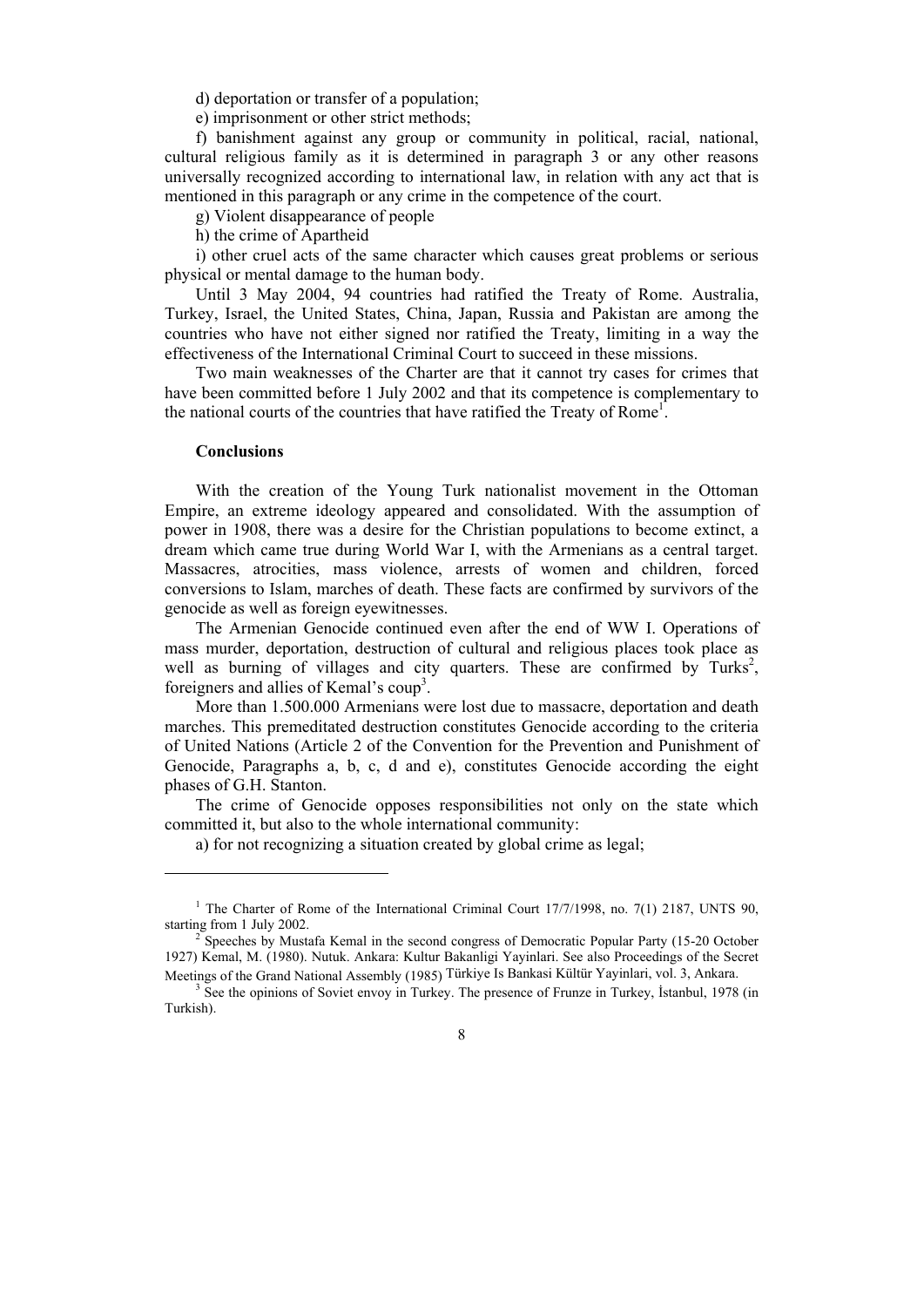b) for not helping the performance of an international crime to maintain the illegal situation; and

c) To help other countries with the application of the obligations above. That is, it imposes on the international community the obligation not to recognize an illegal situation as a result of Genocide<sup>1</sup>.

A global struggle to ask for, and point out, the truth will find many nations in agreement. In order not to repeat the crimes, those responsible and the reasons that led to them have to be found out. The truth must be sought and presented to international public opinion, which knows how to judge and sentence without self-interest. Nowadays, when other nations suffer genocides from prejudiced states, it is time for the steps to be taken to recognize the Armenian Genocide.

On the other hand, the contemporary Turkish state has to answer for the Genocides, when  $1.500.000<sup>2</sup>$  were murdered, without making propaganda and pleads inconsistency as a state in order to be exculpated from the charge. This state, as the creation of Young Turks and Mustafa Kemal are responsible for the crime of Genocide. Each nation has the right to intensely demand from the authorities of the crimes and offences committed against it to recognize them. The greater the harm and the longer the facts were hidden, the more intense the desire for such recognition becomes.

Recognition, which is a substantial way to fight against genocide; Recognition which constitutes the confirmation of a nation's right to the respect of its existence according to the international law and the historic truth.

# Թեոֆանիս Մալկիդիս – Հայոց ցեղասպանությունը սառը պատերազմից հետո և <sup>Գ</sup>. Հ. Սթանթոնի ութ փուլերը

Օսմանյան կայսրությունում դարեր շարունակ ապրած հայերը անուրանալի ներդրում ունեն այդ տարածքում ապրող մյուս ժողովուրդների մշակութային, քաղաքական, ֆինանսական, սոցիալ-տնտեսական և այլ ոլորտներում: Սակայն հայերի ներկայությունը կայսրությունում նաև խոչընդոտ էր երիտթուրքերի և Մուստաֆա Քեմալի կողմնակիցների համար նրանց ազգայնամոլական-ռասիստական ծրագրերն իրականացնելու ճանապարհին: Առաջին աշխարհամարտի սկզբին սկսված հալածանքները հայերի նկատմամբ ավելի սրվեցին այս պատերազմի ընթացքում և շարունակվեցին նաև 1919-1923 թվականներին ու դրանից հետո, երբ Մուստաֆա Քեմալը ստանձնեց երերացող Օսմանյան կայսրության իշխանությունը: Հայոց ցեղասպանությունը մարդկության դեմ ուղղված ամենամեծ հանցագործություններից է, որը դեռևս անպատիժ է մնացել: Ոչնչացվել է նաև Օսմանյան կայս-

<sup>1</sup> **Lauterpacht H**., Recognition in International Law Cambridge University Press, 1947, **Bassiouni C**., Crimes against Humanity in International Criminal Law Martinus Nijhof Dordrecht, 1992, **Shelton D**. (ed.), Encyclopaedia of Genocide and Crimes against Humanity, MacMillan reference, 2004, **Francillon J**., Aspects juridiques des crimes contre l'humanité // L'actualité du génocide des Arméniens, Paris, 1999.<br><sup>2</sup> **De Zayas A**., The Genocide against the Armenians 1915-1923 and the Relevance of the 1948

Genocide Convention, Beirut, 2010.